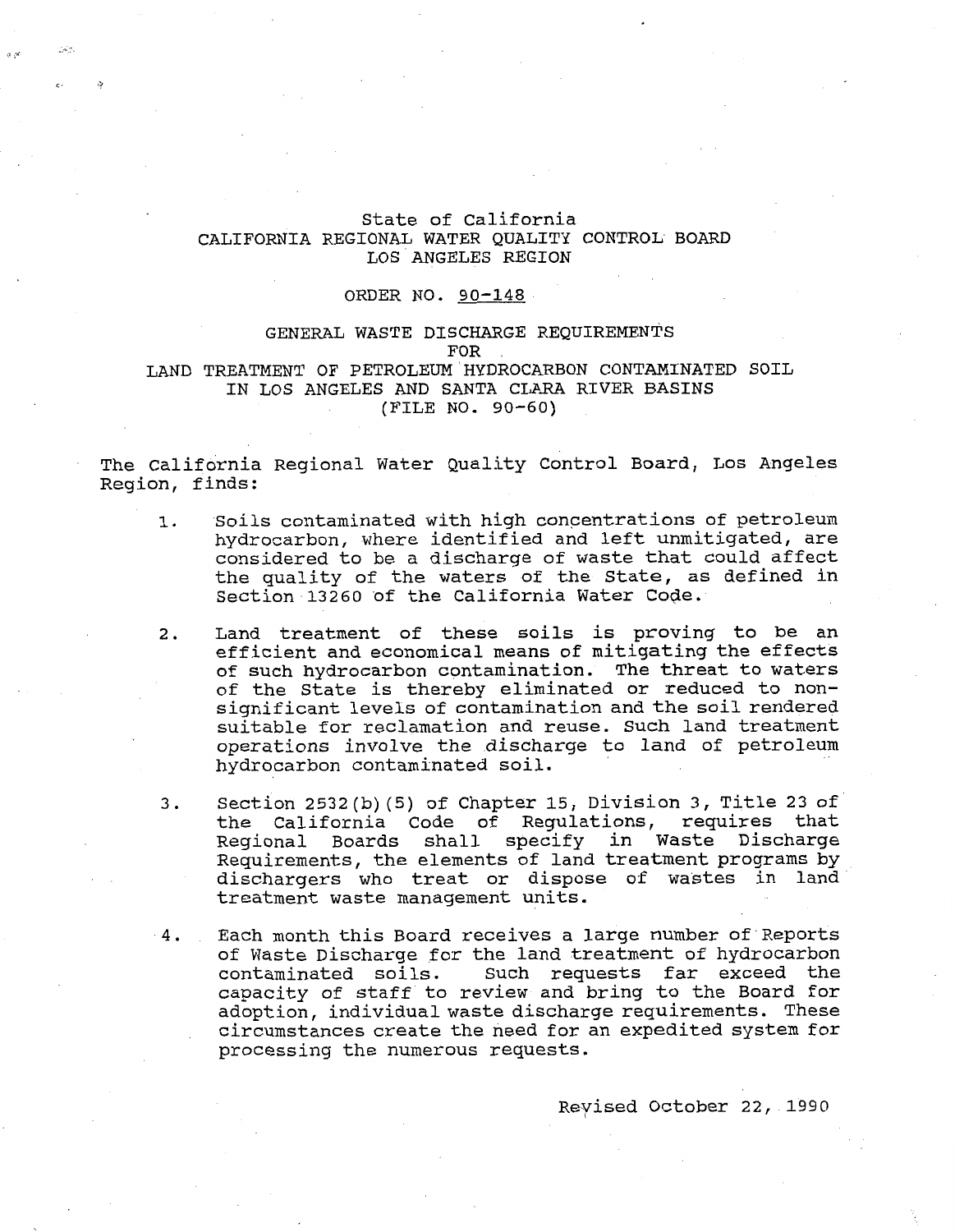- $5.$ The adoption of general waste discharge. requirements would **1)** simplify the application process for dischargers, 2) free up staff for higher priority work, and 3) reduce Board time involved by enabling the<br>Executive Officer to notify the discharger, in notify the discharger, in appropriate cases, of the applicability of the general requirements adopted by the Regional Board. The vast majority of these discharges is characterized by low volume, short term discharges to land primarily for the purpose of allowing reuse of the soil during site cleanup and development.
- $6.$ These general waste discharge requirements for land treatment of up to **100,000** cubic yards of petroleum hydrocarbon contaminated soil for durations not exceeding 365 days under the direction of the Executive Officer, would benefit the public, staff and the Board through a streamlined process without loss of significant loss of significant regulatory oversight.
- $7.$ The Board adopted revised Water Quality Control Plans for Santa Clara River Basin and Los Angeles River Basin on April 27, 1978 and November 27, **1978,** respectively. These Water Quality Control Plans contain water quality objectives for ground water for all Hydrologic Subareas within the Region. The requirements contained in this Order, as they are met, will be in conformance with the goals of these Water Quality Control-Plans.
- $8.$ All ground waters in both the Los Angeles and Santa Clara River Basins have beneficial uses which include municipal and domestic supply, agricultural supply, industrial process supply, and groundwater recharge.
- $9.$ The waste discharge requirements contained in this order would regulate such land treatment programs in accordance with Title 23, Division 3, Chapter 15, of the California Code of Regulations.
- 10. The issuance of Waste Discharge Requirements for the discharges subject to these general requirements is exempt from the provisions of Chapter **3** (commencing with Section **21100)** of Division **13** of the Public Resources Code pursuant to one or more of the following provisions: **(1)** The lead- agency has prepared a negative declaration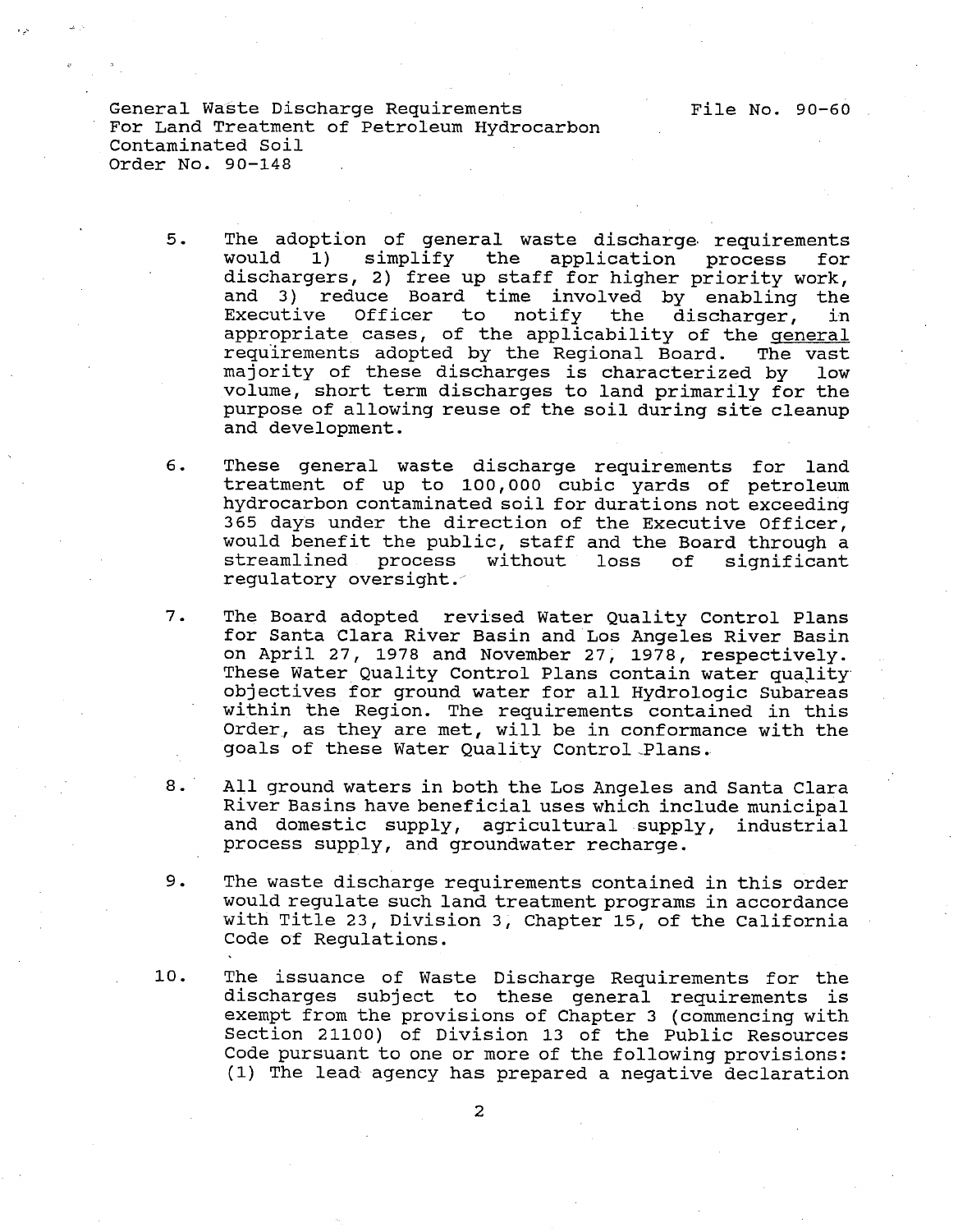> based on findings pursuant to California Code of **3, Section 15070 which**  show that there will be no significant impact on water **conditionally** is, enable is, section 15070 which<br>
> show that there will be no significant impact on water<br>
> quality; or (3) The project would effect a minor<br>
> alteration to the condition of land, and is exempt in **accordance with Title 14, Chapter 3, Section 15304 of the California Code of Regulation.**

- **11. This land treatment operation is a one time, short term process, and is not anticipated to require in excess of 365 days to complete at which time these requirements will expire.**
- **12. These general waste discharge requirements are not intended to alter any existing working arrangements relating to cleanup cases with local governmental agencies.**

**The Board has notified the interested agencies and persons of its intent to adopt general waste discharge requirements for land treatment projects and has provided them with an opportunity to submit their written views and recommendations.** 

**The Board in a public meeting heard and considered all comments pertaining to the tentative requirements.** 

**f** 

## **IT IS HEREBY ORDERED THAT:**

ä

**A. This Order shall serve as General Waste Discharge Requirements for the temporary discharge of petroleum hydrocarbon contaminated soil to an on-site land treatment facility for land treatment processing of the soil. Upon receipt of a Report of Waste Discharge describing such a discharge, the Executive Officer shall determine if such discharge I) involves 100,000 cubic yards or less of contaminated soil to be land treated, 2) involves a process that will bioremediae the contaminated soil to acceptable levels as determined by the Executive.Officer, but not exceeding 1000 ppm, 3) will be completed within 365 days, and 4) is covered by adequate site assessment which characterizes the nature and extent of the soil contamination including sufficient water quality data, collected under the direction of an appropriate regulatory**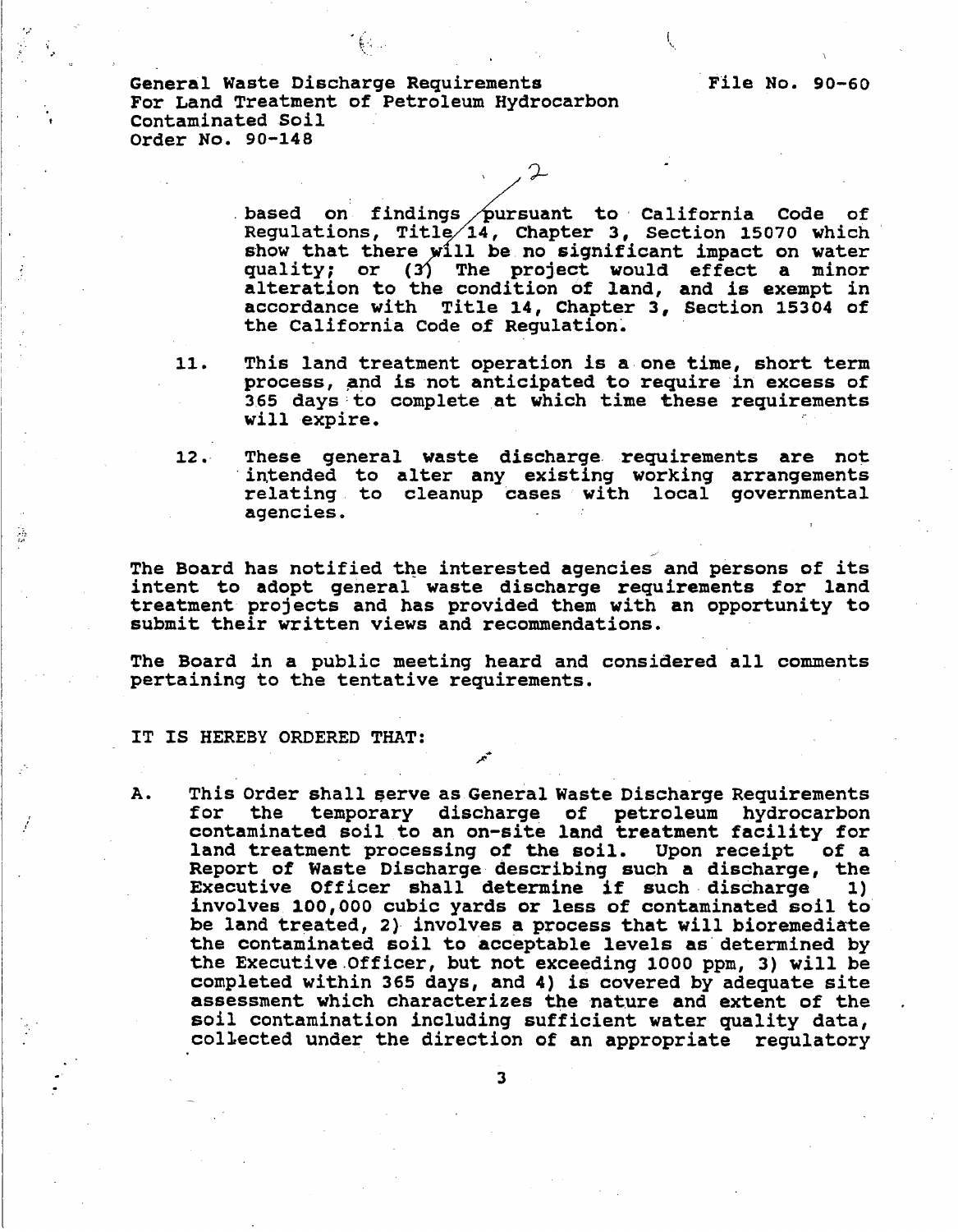> agency, to determine the impact on ground water resulting from such soil contamination. In the event the Executive Officer so finds, he shall notify the applicant (hereinafter called the Discharger) in writing that the proposed land treatment operation is subject to this Order.

> Notwithstanding the provisions of the above paragraph, appropriate cases may be brought to the Board for adoption of individual requirements when the Executive Officer deems it desirable or necessary to do so.

- B. The operation of any temporary land treatment facility shall be in conformance with Title 23, Division 3, Chapter 15, of the California .Code of Regulations, I1Discharge of Waste To Land", including but not limited to Sections 2510; 2532 (b-5) ; 2549; 2550; 2580; 2584; 2590 and the following special provisions:
	- 1. Wastes discharged on-site for biodegradation by a land treatment process shall be limited to hydrocarbon contaminated soil found on site. No other waste material shall be imported for land treatment on-site. The land treatment process, which includes water, nutrients and bacterial addition to soil along with soil aeration in the treatment zone, shall be conducted in such a way that no contaminants are added to surface water or ground waters.
	- 2. For any proposed development on-site during the land treatment, closure and post-closure period, as defined in Title 23, Division 3, Chapter 15 of the California Code of Regulations, the discharger shall submit to this Board, written notification of such development.
	- 3. During the land treatment operations, surface runoff from the drainage area tributary to this site shall be prevented from passing over or percolating through the treatment zone. Adequate facilities shall be provided to divert all surface runoff from storms away from the treatment area.
	- 4. The treatment zone shall be bermed in such a way that storm water falling directly on the treatment zone will be contained. Standing water within the contained treatment zone shall .be pumped down immediately and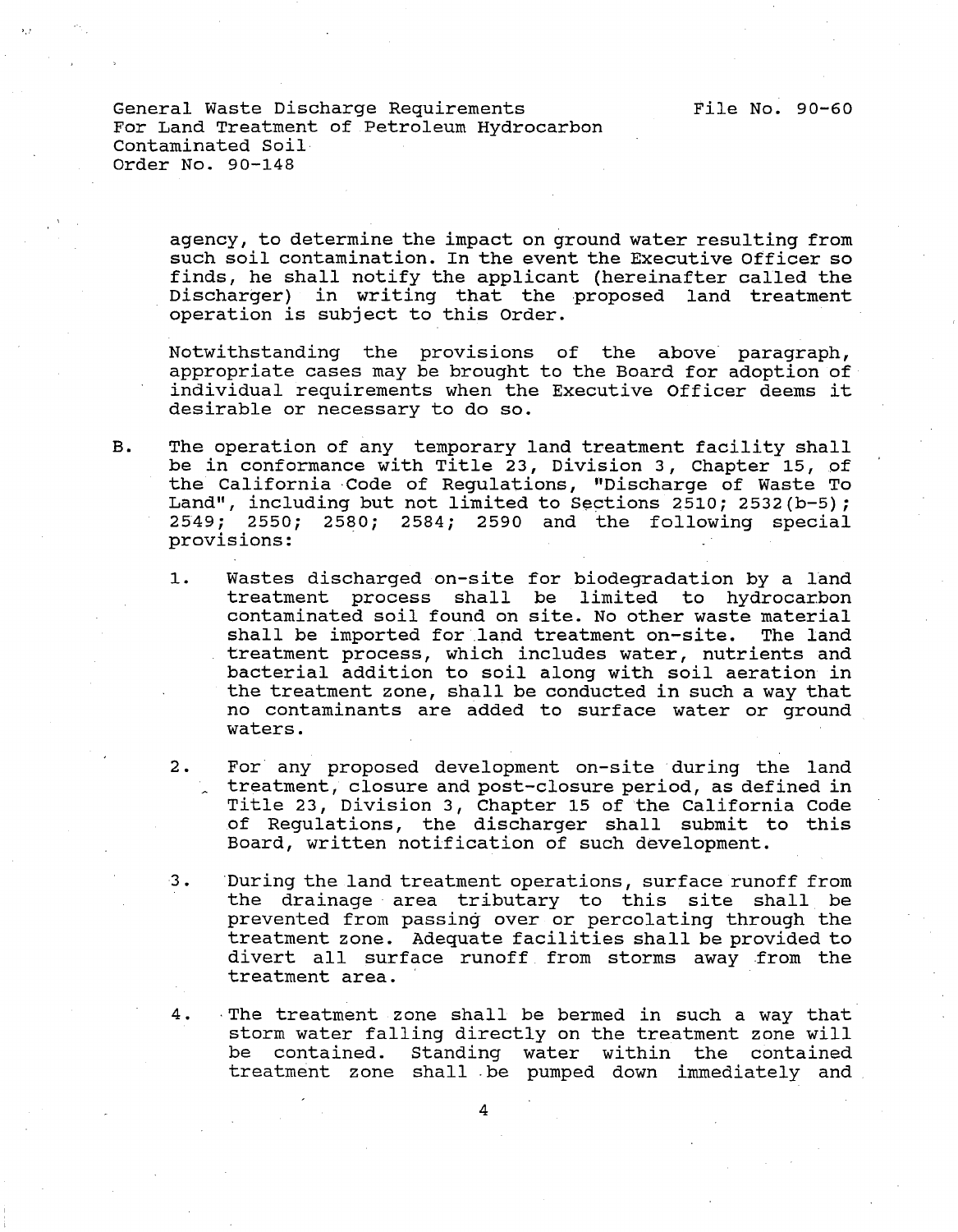> removed to treatment facilities on site or disposed of at a legal disposal site. For the purpose of this requirement, a legal point of disposal is defined as one for which waste discharge requirements have been established by a California Regional Water Quality Control Board, and which is in full compliance therewith.

- 5. No condition of pollution or nuisance shall be caused by the handling, treatment or reuse of the wastes or from any excavation operation conducted in association with this land treatment operation.
- 6. Odors from the handling, treatment or reuse of these wastes shall not be perceivable beyond the limits of the property owned or controlled by the discharger. The discharger shall demonstrate, to the satisfaction of the Executive Officer, a positive method for odor control, prior to beginning a full-scale land treatment operation.
- 7. All required state and local health department permits and/or variances and air quality permits and/or variances shall be obtained by the discharger prior to commencing the land treatment operation.
- $8.$ During full-scale operation of the land treatment operation, a sampling and analysis program shall be implemented, in accordance with a Monitoring and Reporting program prescribed by the Executive Officer, to verify that complete degradation and transformation of the petroleum hydrocarbon is occurring to levels approved by the Executive Officer. Reporting of this data shall comply with the Monitoring and Reporting Section of this Order.
- 9. Maximum land treatment zone thickness shall not exceed 18 inches or the maximum depth of penetration of the aeration equipment, whichever is less, except with prior written approval of the Executive Officer.
- C. The following General Provisions Shall Apply:
	- 1. A copy of these requirements shall be maintained at the discharge facility and be available at all times to operating personnel.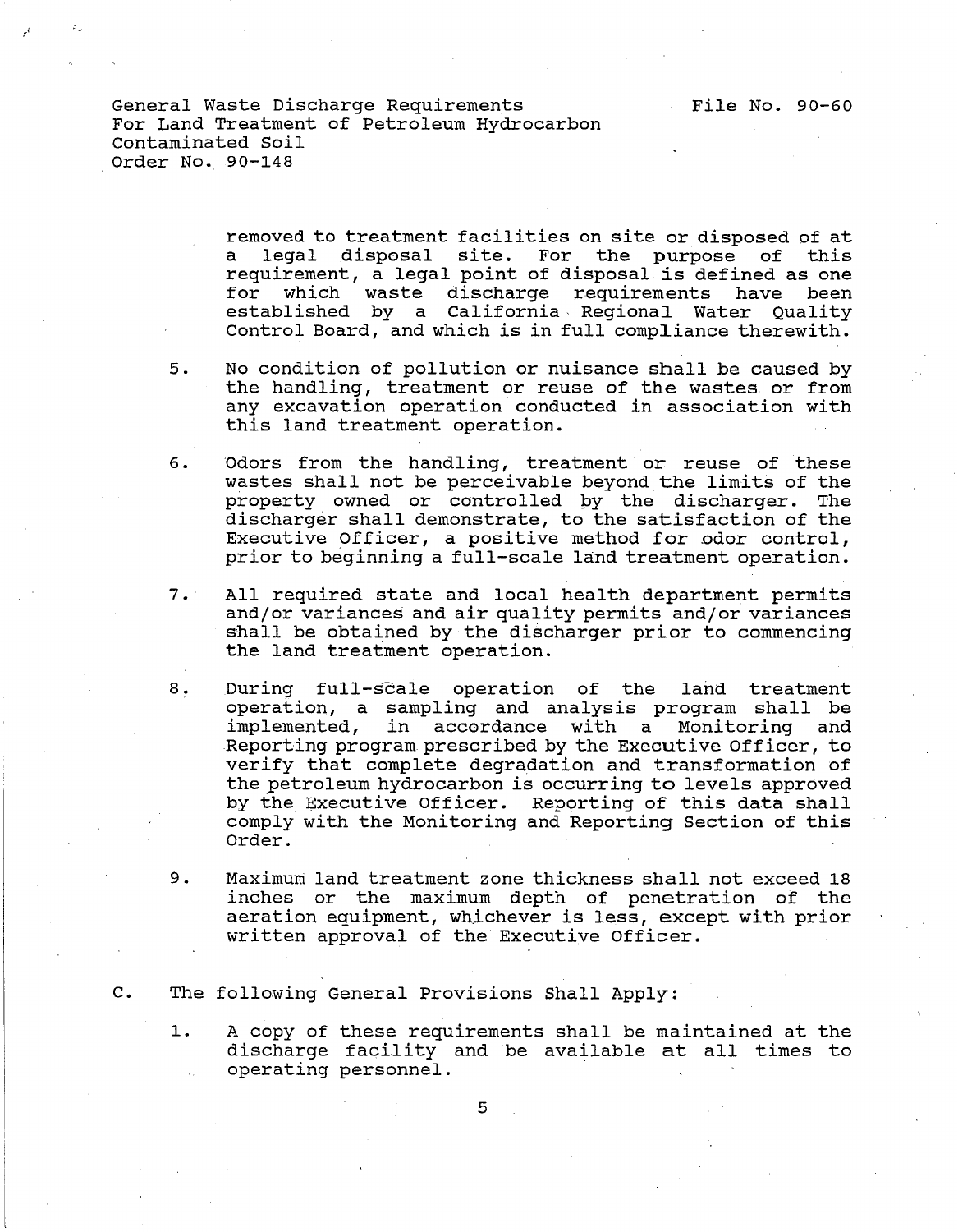- 2. In the event of any change in name, ownership, or control of these land treatment facilities, the discharger shall notify this Board in writing and shall notify the succeeding owner or operator of the existence of this Order by letter, a copy of which shall be forwarded to the Board.
- **3.** In the event the discharger is unable to comply with any of the conditions of this Order due to:
	- (a) Breakdown of waste treatment equipment,
	- (b) Accidents caused by human error or negligence,
	- (c) Other causes such as acts of nature,
	- (d) Facility operations,

The discharger must notify this Board by telephone within 24 hours of the incident and confirm it in writing within one week of the telephone notification.

- 4. In accordance with Section **13260** of the California Water Code, the discharger shall file a report with this Regional Board of any material change or proposed change in the character, location or volume of the discharge.
- 5. In accordance with Section 13267 of the California Water Code, the discharger shall furnish, under penalty of perjury, technical monitoring program reports; such reports shall be submitted in accordance with specifications prepared by the Executive Officer, which specifications are subject to periodic revisions as may be warranted.
- **6.** Wastes discharged or reclaimed for reuse as soil backfill shall not contain any substance in concentrations toxic to human, animal, plant, or aquatic life.
- **7.** Any off-site disposal of wastes shall be to a legal point of disposal and in accordance with the provisions of Division 7.5 of the Water Code. A legal point of disposal is defined in item A4 above.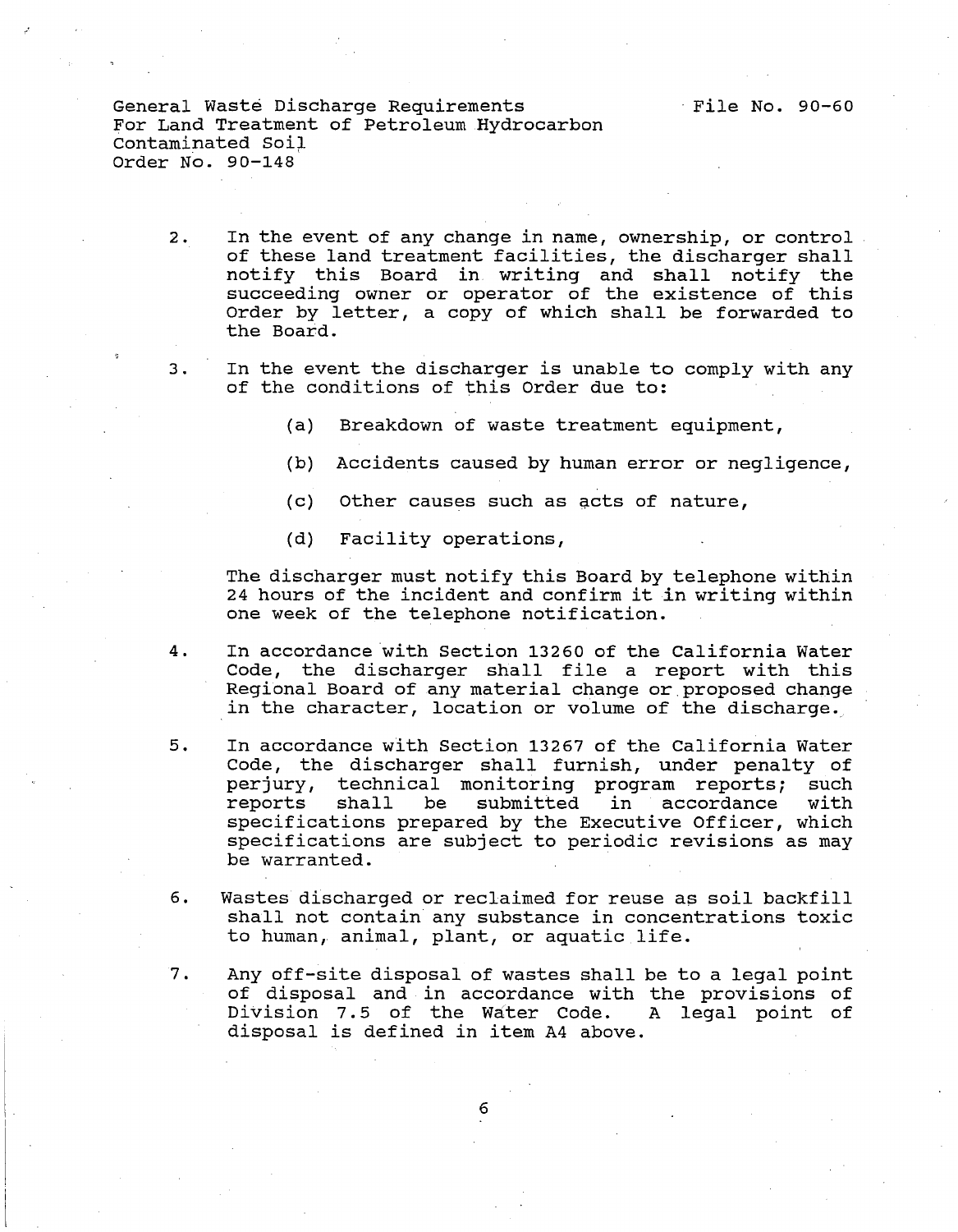- 8. The Regional Board and other authorized representative shall be allowed:
	- (a) Entry upon premises where a regulated facility or activity is located or conducted, or where records are kept under the conditions of this Order ;
	- (b) Access to copy any records that are kept under the conditions of this Order;
	- (c) To inspect any facility, equipment (including monitoring and control equipment), practices, or operations regulated or required under this Order; and
	- (d) To photograph, sample, and monitor for the purpose of assuring compliance with this Order, or as otherwise authorized by the California Water Code.
- 9. Following completion of the land treatment program on site, the discharger shall, implement a land treatment<br>facility closure plan, which complies with the closure plan, which complies requirements of Article 8, Chapter 15, Division 3, Title 23, of the California Code of Regulations. As a minimum the plan shall include but not be limited to the following:
	- (a) continue all operations necessary to maximize degradation of waste constituents within the treatment zone,
	- (b) continue all ground water and unsaturated zone monitoring,
	- (c) continue all operations in the treatment zone to prevent runoff from the site containing waste constituents, and
	- (d) maintain the precipitation and drainage control systems.